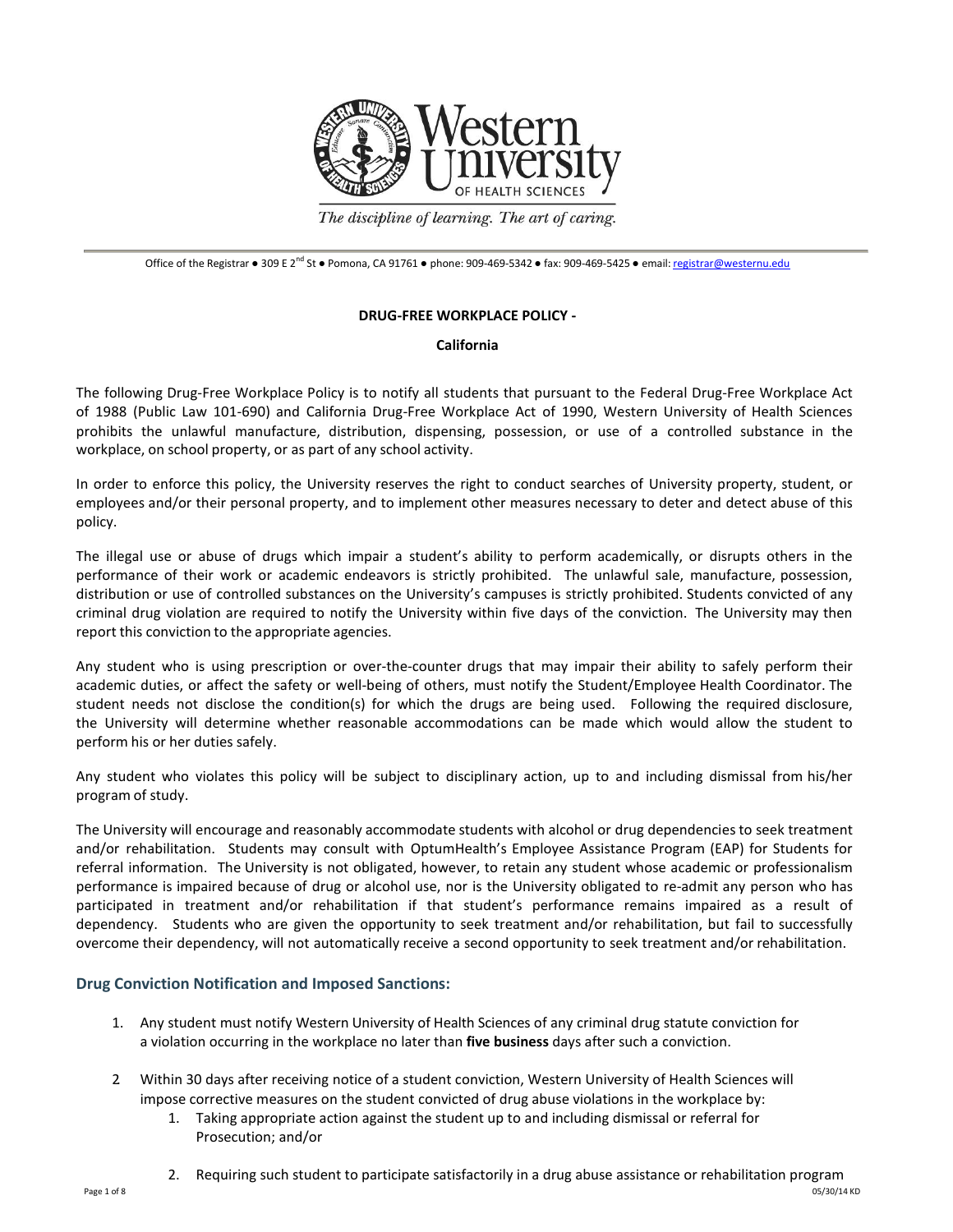approved for such purposes by a federal, state of local health, law enforcement, or other appropriate agency.

#### **Health Risks**

The abuse of narcotics, depressants, stimulants, hallucinogens, or alcohol can cause serious detriment to a person's health. The health risks associated with the misuse of the previously mentioned drugs vary but include, and are not limited to: convulsions, coma, paralysis, irreversible brain damage, tremors, fatigue, paranoia, insomnia, and possible death. Drug and alcohol abuse is extremely harmful to a person's health, interferes with productivity and alertness, and attending classes/rotations while under the influence of drugs or alcohol could be a danger to the student under the influence, fellow students, and to patients/clients under the student's care.

Described below are some of the additional dangers and symptoms relative to use/abuse:

 **Marijuana:** Commonly known as "pot", it is a plant with the botanical name of cannabis sativa. Pot is almost always smoked but can be ingested. Use causes the central nervous system to become disorganized and confused. Most users experience an increase in heart rate, reddening of eyes and dryness of the throat and mouth.

Studies have proven that marijuana's mental effects include temporary impairment of short-term memory and an altered sense of time. It also reduces the ability to perform tasks requiring concentration, swift reactions and coordination. Feelings of euphoria, relaxation and bouts of exaggerated laughter are also commonly reported.

Smoking "pot" may cause: brain chemical changes, an altered reality, physically damaged lungs, emphysema, chronic bronchitis, lung cancer, a weakened immune system, damage to sperm in males, irregular menstrual cycles in females, reduced fertility and sex drive.

 **Cocaine/Crack:** Cocaine is a stimulant drug, which is derived from the coca plant. Street cocaine is available in the form of a powder or a "rock" of crack and is most commonly inhaled or smoked. Cocaine increases the heart rate and blood pressure and is very addictive.

Crack is a form of smokable cocaine named for the popping sound it makes when burned. It is a mixture of cocaine, baking soda, and water. It is 5-10 times more potent than cocaine and is extremely dangerous. It has been reported that addiction can occur with as few as two "hits".

Some of the symptoms of cocaine/crack abuse are: personality changes, unexplained weight loss, excess sniffing and coughing, insomnia, depression, irritability, neglect of responsibility toward work, school, family and friends, and panic attacks.

 **Alcohol:** In small doses, alcohol has a tranquilizing effect on most people, although it appears to stimulate others. Alcohol first acts on those parts of the brain that affect self-control and other learned behaviors; lowered selfcontrol often leads to the aggressive behavior associated with those who drink. Alcohol use can also quickly cause dehydration, coordination problems, and blurred vision.

In large doses, alcohol can dull sensation and impair muscular coordination, memory and judgment. Taken in larger quantities over a long period of time, alcohol can damage the liver and heart and cause brain damage and a great number of other health, medical, and social issues.

 **Hallucinogens:** These are also known as psychedelics. The effects vary; the same person may have different reactions on different occasions. Most users are affected by changes in time and space perception, delusions and hallucinations. The effects may be mild or overwhelming, depending on the dose and quantity or the drug.

Physical reactions range from minor changes such as dilated pupils, a rise in temperature and heartbeat to tumors. High doses can greatly alter the state of consciousness. After taking a hallucinogenic, the user loses control of thought processes. Although many perceptions are pleasant, others may cause panic or may make a person believe that he or she cannot be harmed. These delusions can be quite dangerous.

Page 2 of 8 heroin is a highly addictive depressant and has been attributed as the cause of many deaths. Obvious symptoms $a$ kb **Heroin:** Heroin is a narcotic, which relieves pain and induces sleep. Commonly known as "junk" or "smack",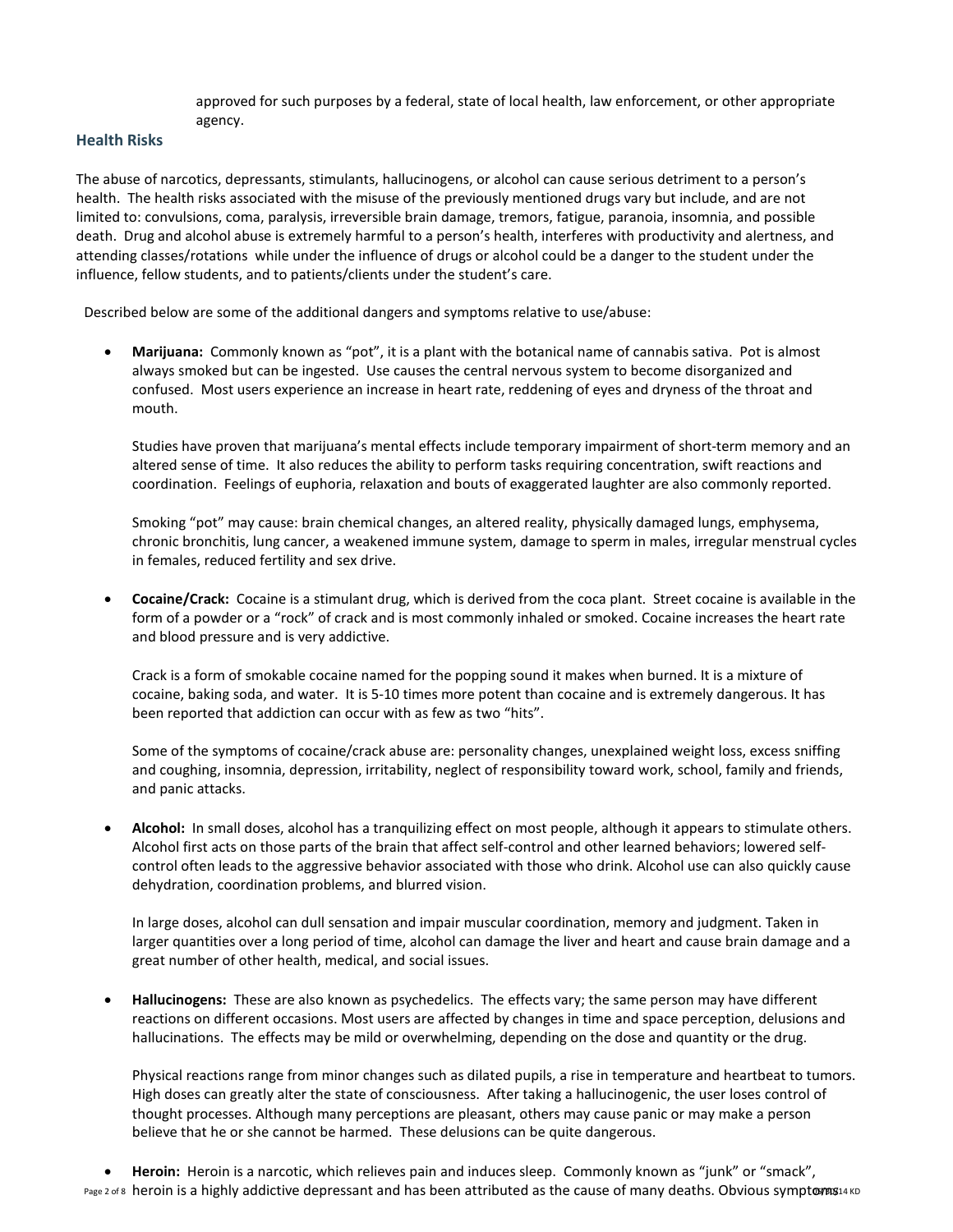include "pin point pupils", drowsy, lethargic, slurred speech and an inability to concentrate. Related medications used to treat pain include oxycontin and oxycodone, methadone, and codeine. The abuse of painkillers ranks second only to the abuse of marijuana in the United States.

Heroin users experience a high rate of infectious diseases due to a weakened immune system and dirty needles shared by users. Children can be born addicted or can become addicted from heroin in the mother's milk.

 **Crystal Methamphetamine:** Crystal methamphetamine is a colorless, odorless powerful and highly addictive synthetic (man-made) stimulant. Crystal methamphetamine typically resembles small fragments of glass or shiny blue-white "rocks" of various sizes. Like powdered methamphetamine), crystal methamphetamine produces longlasting euphoric effects. Crystal methamphetamine, however, typically has a higher purity level and may produce even longer-lasting and more intense physiological effects than the powdered form of the drug.

Crystal methamphetamine use is associated with numerous serious physical problems. The drug can cause rapid heart rate, increased blood pressure, and damage to the small blood vessels in the brain – which can lead to stroke. Chronic use of the drug can result in inflammation of the heart lining. Overdoses can cause hyperthermia (elevated body temperature), convulsions, and death.

Individuals who use crystal methamphetamine also may have episodes of violent behavior, paranoia, anxiety, confusion, and insomnia. The drug can produce psychotic symptoms that persist for months or years after an individual has stopped using the drug.

Crystal methamphetamine users who inject the drug expose themselves to additional risks, including contracting HIV (human immunodeficiency virus), methamphetamine also risk scarred or collapsed veins, infections of the heart lining and valves, abscesses, pneumonia, tuberculosis, and liver or kidney disease.

- **Depressants:** Depressants are highly addictive. They are usually known as "downers". A user may be drowsy, lethargic, suffer from memory loss and have slurred speech. Many lawful drugs that have a depressant feature are from the family of drugs called barbiturates. More serious effects of the abuse of downers are liver damage, paradoxical anxiety and excited rage, coma and death.
- **Ecstasy:** (MDMA) Also known as XTC, X and E, Ecstasy is a mind altering drug with hallucinogenic and speed like side effects. Often used at raves it is taken to promote loss of inhibition, excited-ness, euphoria, energy, and sexual stimulation. Ecstasy increases the amounts of serotonin in a person's brain, which causes increased energy and cheerfulness; it also contains anti-coagulative properties, which can cause a person to bleed to death if injured. Ecstasy can also cause serious brain damage in a short time. Side effects of ecstasy are: depression, increase in heart rate and blood pressure, muscle tension, nausea, blurred vision, faintness, chills, brain damage, organ damage, and death. Similar "designer drugs" include MDEA and MDA (also known as "Adam" and "Eve")
- **Ritalin:** Methylphenidate (Ritalin) is a medication prescribed for individuals (usually children) who have an abnormally high level of activity or attention-deficit hyperactivity disorder (ADHD). It contains amphetamines and can be abused as a stimulant by those other than for whom prescribed. When abused, the tablets are either taken orally or crushed and snorted. Some abusers dissolve the tablets in water and inject the mixture – complications can arise from this because insoluble fillers in the tablets can block small blood vessels.
- **GHB:** Gamma-hydroxyl butyrate is an intoxicating chemical with medical, recreational, and potentially dangerous uses. Its use is illegal for any purpose in the United States. Nicknamed the "date rape drug," it is a clear liquid often mixed in drinks to promote relaxation or increased sociability. When taken, side effects can be: drowsiness, dizziness, vomiting, amnesia, decreased motor skills, slurring of speech, unrouseable sleep (coma) and death. GHB was used as a dietary supplement until banned by the FDA. GHB is now illegal in the United States. Common slang names for GHB are: G, Liquid X, GBH, Gamma-oh, Blue Verve, **G**rievous **B**odily **H**arm, Goop, and EZLay.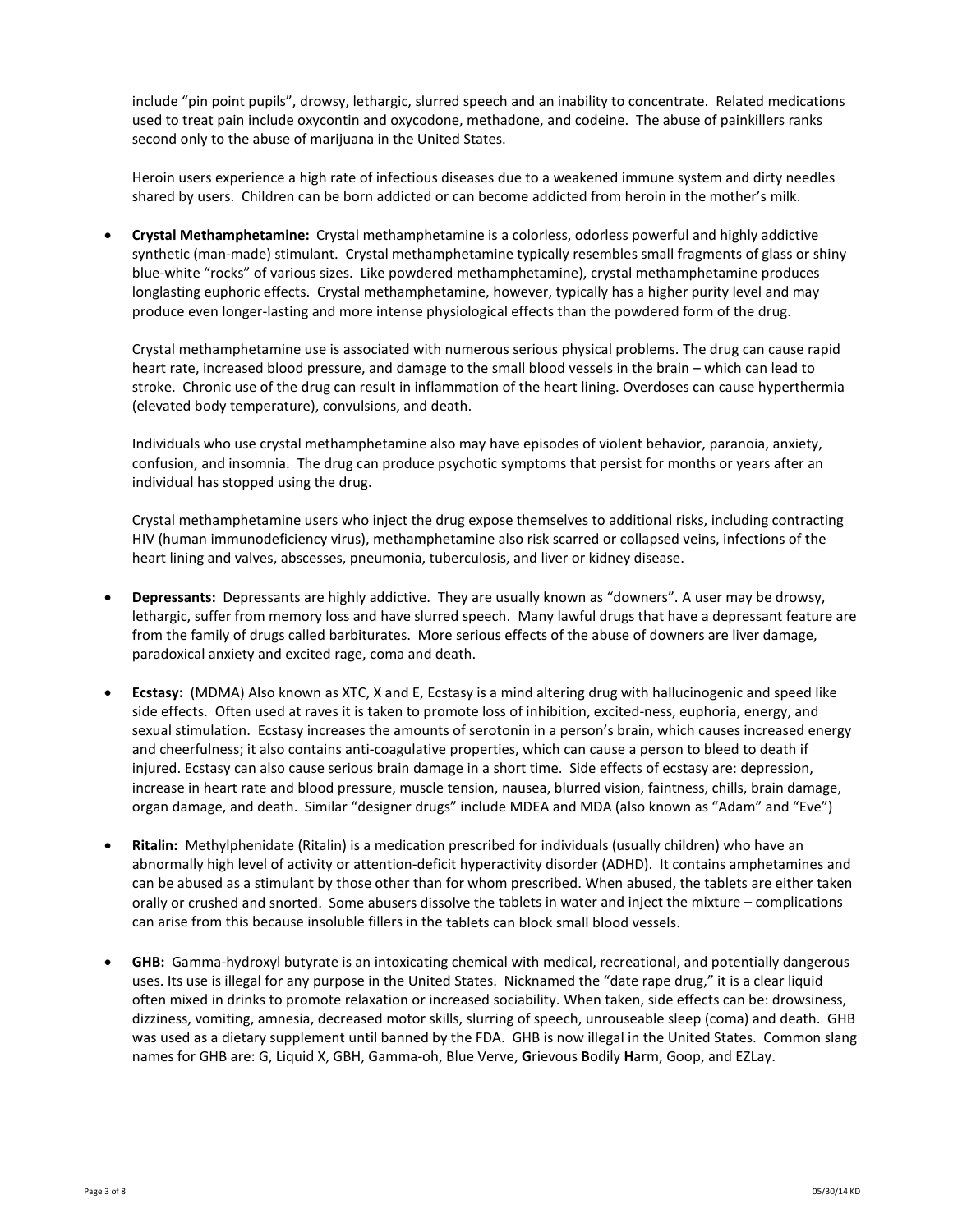# **Laws relating to Drug Violations:**

Attached is a list of violation codes associated with the unlawful manufacture, distribution, dispensing, possession or use of any controlled substance. Any student violating any of the described laws of the Health and Safety Code or the Business and Professional Code could be subject to fines and imprisonment.

# **Federal Trafficking Penalties**

| <b>DRUG/SCHEDULE</b>                                | <b>QUANTITY</b>                                   | <b>PENALTIES</b>                                                                                                                                                                                                                                 | <b>QUANTITY</b>                                         | <b>PENALTIES</b>                                                                                                                                                                                                                                                                                              |  |
|-----------------------------------------------------|---------------------------------------------------|--------------------------------------------------------------------------------------------------------------------------------------------------------------------------------------------------------------------------------------------------|---------------------------------------------------------|---------------------------------------------------------------------------------------------------------------------------------------------------------------------------------------------------------------------------------------------------------------------------------------------------------------|--|
| Cocaine (Schedule II)                               | 500 - 4999 gms<br>mixture                         | <b>First Offense:</b><br>Not less than 5 yrs,<br>and not more than                                                                                                                                                                               | 5 kgs or more<br>mixture                                | <b>First Offense:</b><br>Not less than 10 yrs, and<br>not more than life. If                                                                                                                                                                                                                                  |  |
| Cocaine Base                                        | 28-278 gms                                        | 40 yrs. If death or                                                                                                                                                                                                                              | 279 gms or                                              | death or serious injury,                                                                                                                                                                                                                                                                                      |  |
| (Schedule II)                                       | mixture                                           | serious injury, not less                                                                                                                                                                                                                         | more mixture                                            | not less than 20 or more                                                                                                                                                                                                                                                                                      |  |
| Fentanyl (Schedule II)                              | 40 - 399 gms<br>mixture                           | than 20 or more than<br>life. Fine of not more                                                                                                                                                                                                   | 400 gms or<br>more mixture                              | than life. Fine of not<br>more than \$4 million if                                                                                                                                                                                                                                                            |  |
| Fentanyl Analogue<br>(Schedule I)                   | 10 -99 gms<br>mixture                             | than \$2<br>million if an                                                                                                                                                                                                                        | 100 gms or<br>more mixture                              | an<br>individual, \$10 million if                                                                                                                                                                                                                                                                             |  |
| Heroin (Schedule I)                                 | 100 -999 gms<br>mixture                           | individual, \$5<br>million if not an                                                                                                                                                                                                             | 1 kg or more<br>mixture                                 | not an individual.<br><b>Second Offense: Not less</b><br>than 20 yrs, and not<br>more than life. If death<br>or serious injury, life<br>imprisonment. Fine of<br>not more than \$8 million<br>if an<br>individual, \$20 million<br>if not an individual.<br>2 or More Prior<br>Offenses:<br>Life imprisonment |  |
| LSD (Schedule I)                                    | $1 - 9$ gms<br>mixture                            | individual<br><b>Second Offense: Not</b><br>less than 10 yrs, and<br>not more than life. If<br>death or serious<br>injury, life                                                                                                                  | 10 gms or more<br>mixture                               |                                                                                                                                                                                                                                                                                                               |  |
| Methamphetamine<br>(Schedule II)                    | 5-49 gms pure<br>or 50 -499 gms<br>mixture        |                                                                                                                                                                                                                                                  | 50 gms or<br>more pure or<br>500 gms or<br>more mixture |                                                                                                                                                                                                                                                                                                               |  |
| PCP (Schedule II)                                   | 10 -99 gms<br>pure or 100 -<br>999 gms<br>mixture | imprisonment. Fine of<br>not more than \$4<br>million if an individual,<br>\$10 million if not an<br>individual                                                                                                                                  | 100 gm or<br>more pure or<br>1 kg or more<br>mixture    |                                                                                                                                                                                                                                                                                                               |  |
| <b>PENALTIES</b>                                    |                                                   |                                                                                                                                                                                                                                                  |                                                         |                                                                                                                                                                                                                                                                                                               |  |
| Other Schedule I & II                               | Any amount                                        | First Offense: Not more that 20 yrs. If death or serious<br>injury, not less than 20 yrs, or more than Life. Fine \$1                                                                                                                            |                                                         |                                                                                                                                                                                                                                                                                                               |  |
| drugs (and any drug                                 |                                                   | million if an individual, \$5 million if not an individual.                                                                                                                                                                                      |                                                         |                                                                                                                                                                                                                                                                                                               |  |
| product containing<br>Gamma Hydroxybutyric<br>Acid) |                                                   | Second Offense: Not more than 30 yrs. If death or serious injury,<br>not less than life. Fine \$2 million if an individual, \$10 million if not<br>an individual                                                                                 |                                                         |                                                                                                                                                                                                                                                                                                               |  |
| Flunitrazepam                                       | 1 gm or more                                      |                                                                                                                                                                                                                                                  |                                                         |                                                                                                                                                                                                                                                                                                               |  |
| (Schedule IV)                                       |                                                   |                                                                                                                                                                                                                                                  |                                                         |                                                                                                                                                                                                                                                                                                               |  |
| Other Schedule III<br>drugs                         | Any amount                                        | First Offense: Not more than 5 years. Fine not more than<br>\$250,000 if an individual, \$1 million if not an individual.<br>Second Offense: Not more 10 yrs. Fine not more than<br>\$500,000 if an individual, \$2 million if not an individual |                                                         |                                                                                                                                                                                                                                                                                                               |  |
| Flunitrazepam<br>(Schedule IV)                      | 30 to 999 mgs                                     |                                                                                                                                                                                                                                                  |                                                         |                                                                                                                                                                                                                                                                                                               |  |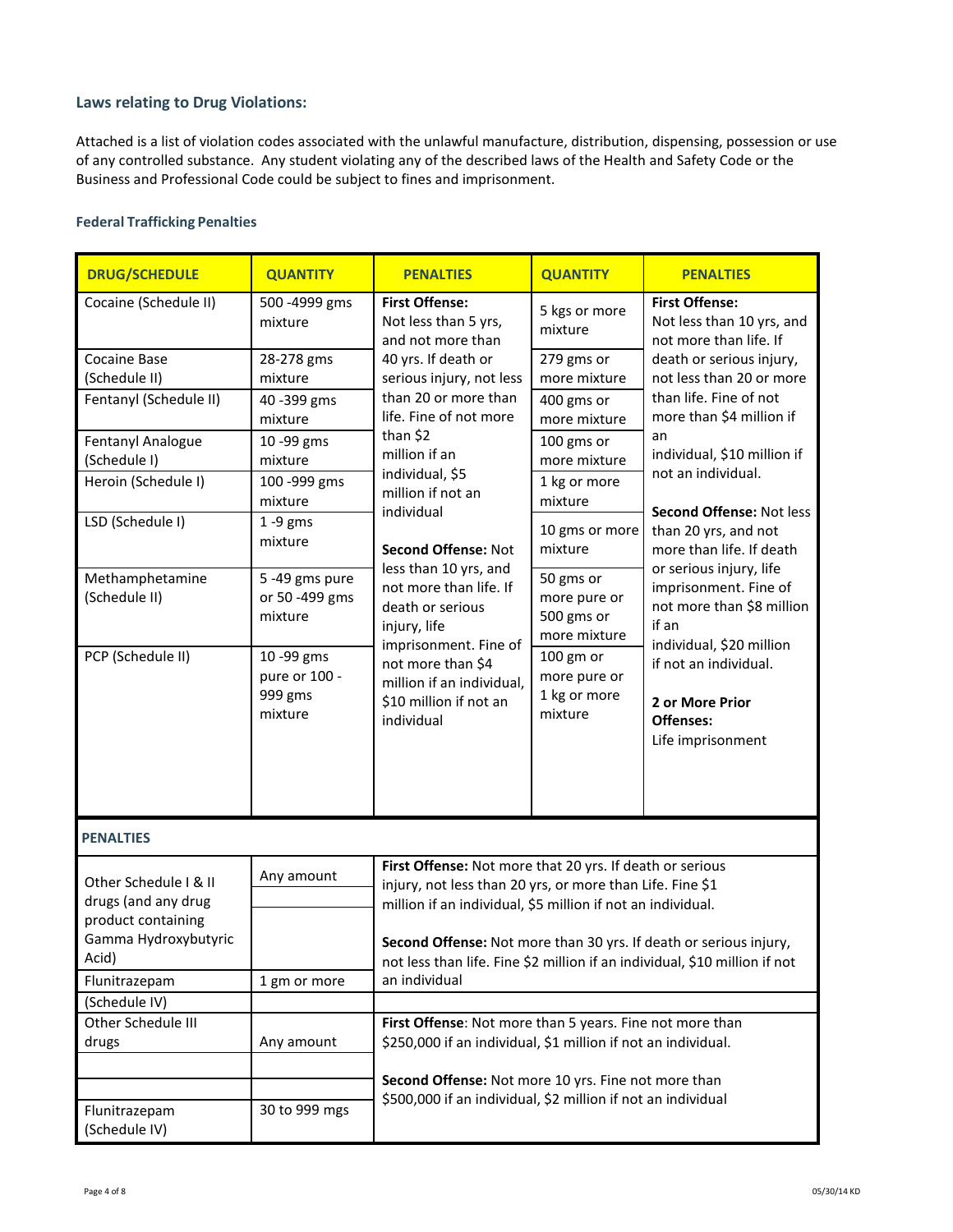| All other Schedule IV<br>drugs | Any amount          | First Offense: Not more than 3 years. Fine not more than<br>\$250,000 if an individual, \$1 million if not an individual.                                                                                                                             |
|--------------------------------|---------------------|-------------------------------------------------------------------------------------------------------------------------------------------------------------------------------------------------------------------------------------------------------|
| Flunitrazepam<br>(Schedule IV) | Less than 30<br>mgs | <b>Second Offense:</b> Not more than 6 yrs. Fine not more than<br>\$500,000 if an individual, \$2 million if not an individual.                                                                                                                       |
| All Schedule V drugs           | Any amount          | First Offense: Not more than 1 yr. Fine not more than<br>\$100,000 if an individual, \$250,000 if not an individual.<br><b>Second Offense:</b> Not more than 2 yrs. Fine not more<br>than \$200,000 if an individual, \$500,000 if not an individual. |

# **Federal Trafficking Penalties – Marijuana**

| <b>DRUG</b>    | <b>QUANTITY</b>                                         | <b>1st OFFENSE</b>                                                                                    | <b>2nd OFFENSE</b>                                                                                                |
|----------------|---------------------------------------------------------|-------------------------------------------------------------------------------------------------------|-------------------------------------------------------------------------------------------------------------------|
| Marijuana      | 1,000 kg or more<br>mixture; or 1,000<br>or more plants | Not less than 10 years, not<br>"<br>more than life                                                    | ?<br>Not less than 20 years, not<br>more than life                                                                |
|                |                                                         | If death or serious injury, not<br>7<br>less than 20 years, not more<br>than life                     | If death or serious injury,<br>$\overline{3}$<br>mandatory life                                                   |
|                |                                                         | Fine not more than \$4 million if<br>13<br>an individual, \$10 million if other<br>than an individual | Fine not more than \$8 million if<br>$\boxed{?}$<br>an individual, \$20 million<br>if other than an individual    |
| Marijuana      | 100 kg to 999 kg<br>mixture; or 100 to<br>999 plants    | $\overline{P}$<br>Not less than 5 years, not<br>more than 40 years                                    | Not less than 10 years, not<br>?<br>more than life                                                                |
|                |                                                         | If death or serous injury, not<br>⊡<br>less than 20 years, not more<br>than life                      | If death or serious injury,<br>3<br>mandatory life                                                                |
|                |                                                         | Fine not more than \$2 million if<br>13<br>an individual, \$5 million if other<br>than an individual  | Fine not more than \$4 million if<br>$\overline{P}$<br>an individual, \$10 million<br>if other than an individual |
| Marijuana      | more than 10 kgs<br>hashish; 50 to 99                   | 2<br>Not more than 20 years                                                                           | ?<br>Not more than 30 years                                                                                       |
|                | kg mixture                                              | If death or serious injury, not<br>⊡<br>less than 20 years, not more                                  | If death or seroius injury,<br>$\overline{?}$<br>mandatory life                                                   |
|                | more than 1 kg of<br>hashish oil; 50 to                 | than life                                                                                             | Fine \$2 million if an<br>$\overline{2}$                                                                          |
|                | 99 plants                                               | Fine \$1 million if an individual,<br>R<br>\$5 million if other than an<br>individual                 | individual, \$10 million if<br>other than individual                                                              |
| Marijuana      | 1 to 49 plants; less<br>than 50 kg                      | Not more than 5 years<br>⊡                                                                            | ิ้อ<br>Not more than 10 years                                                                                     |
|                | mixture                                                 | Fine not more than \$250,000,<br>⊡                                                                    | Fine \$500,000 if an<br>$\boxed{?}$                                                                               |
| Hashish        | 10 kg or less                                           | \$1 million other than<br>individual                                                                  | individual, \$2 million if other<br>than individual                                                               |
| Hashish<br>Oil | 1kg or less                                             |                                                                                                       |                                                                                                                   |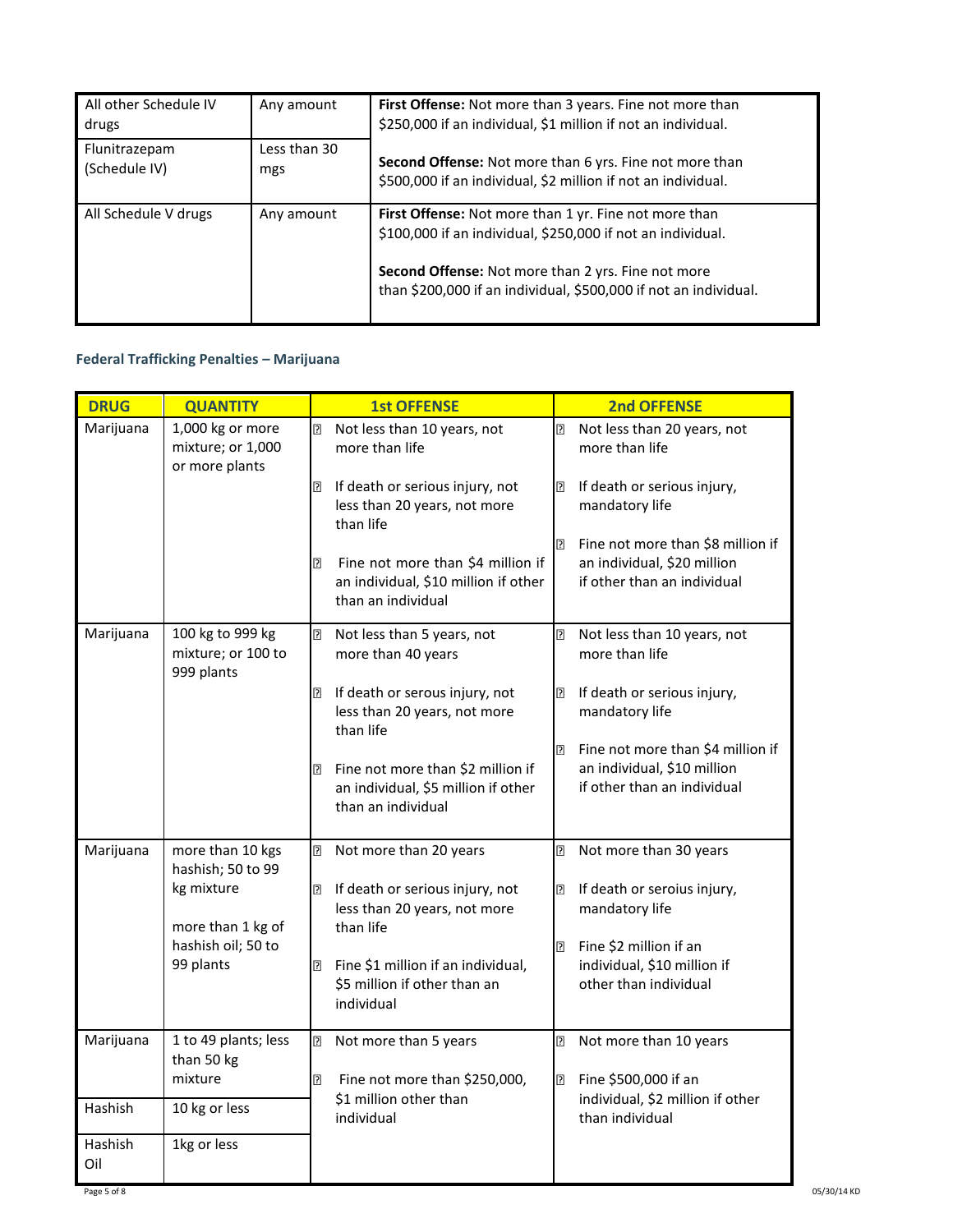#### **Drug Trafficking Laws in California**

Drug distribution or trafficking laws penalize the selling, transportation, and illegal import of unlawful controlled substances, such as marijuana, cocaine, heroin, methamphetamines, and other illegal drugs. The punishment for drug trafficking can vary widely depending on several factors including the type and amount of drugs involved, the type of drugs, geographic area of distribution, and whether children were targeted. Sentences for drug distribution and trafficking can generally range from 3-5 years to life in prison.

Drug trafficking/distribution is a felony [\(http://criminal.findlaw.com/criminal-law-basics/felonies.html\)](http://criminal.findlaw.com/criminal-law-basics/felonies.html), and is a more serious crime than drug possession [\(http://criminal.findlaw.com/criminal-charges/drug-ossession.html\)](http://criminal.findlaw.com/criminal-charges/drug-ossession.html). If you are found in possession of drugs, you could be charged with trafficking if police believe you intend to sell them. If you are found with a large amount of drugs or cash at the time of your arrest, it is likely you will be facing drug distribution charges.

Drug distribution or trafficking also applies to the illegal distribution of prescription drugs, such as pain killers or sleeping pills. The illegal distribution of prescription drugs often involves hydrocodone products and pharmaceutical opiates.

#### **Drug Trafficking & Controlled Substances**

When a state or federal government classifies a substance as "controlled," it generally means that the use and distribution of the substance is governed by law. Controlled substances are often classified at different levels or "schedules" under federal and state statutes. For instance, marijuana is listed as a "Schedule I controlled stubstance," cocaine is listed under Schedule II, anabolic steroids under Schedule III, under the federal Controlled Substances Act [\(http://codes.lp.findlaw.com/uscode/21/13/l/B/812\)](http://codes.lp.findlaw.com/uscode/21/13/l/B/812).

#### **Federal, State Drug Trafficking Charges**

Both federal and state laws come into play on drug trafficking cases. There is a multitude of federal drug laws on the books, plus each state also has its own set of drug laws. Many state laws are modeled after the federal laws and provide minimum sentencing standards for offenders. Lawmakers generally pass these laws to deter the major drug cartels, but more often it is the lower level dealers that get prosecuted. Indeed, the controversy around drug trafficking laws is that a petty drug dealer can often face a longer sentence than violent criminals.

## **The Penalties for Drug Trafficking in California**

Drug trafficking is a serious offense in California punishable under Sec. 11379 of the California Penal Code of 2002. The crime is defined under California Health and Safety Code Section 11352 which is associated with the acts of transporting, selling, furnishing, administering, selling or distributing illegal substances or offering to transport, import, sell, furnish, administer or even an attempt to import or transport any controlled substance into the state. The crime is considered a felony that carries a prison sentence of up to five years.

In addition to the usual prison term, the penalty may be meted with a heavier penalty, steeper fines, asset forfeiture and mandatory registration as a narcotics offender under the following circumstances:

- when the offender is found to transport drugs or controlled substances considered a felony under the Controlled Substance Act;
- when the offender was caught transporting drugs or controlled substances in highly restricted areas like public schools;
- when there are minors involved;
- when the offender has prior criminal records; and
- other related offenses that my magnify the crime.

The person guilty of drug trafficking in California must be proven in possession for transport of controlled substances for the ultimate purpose of selling or distributing the said substances or drugs rather than personal use. California drug conviction carries extreme punishment that can also include steep fines, asset forfeiture and registration as a narcotics offender. Any prior criminal records will always be a factor in determining penalties. Moreover, with the addition of California's Three Strike Law, repeat offenders will receive longer prison sentence and conviction for the third time may result to life sentence. However, for cannabis, possession of less than 28.5 grams is considered a misdemeanor.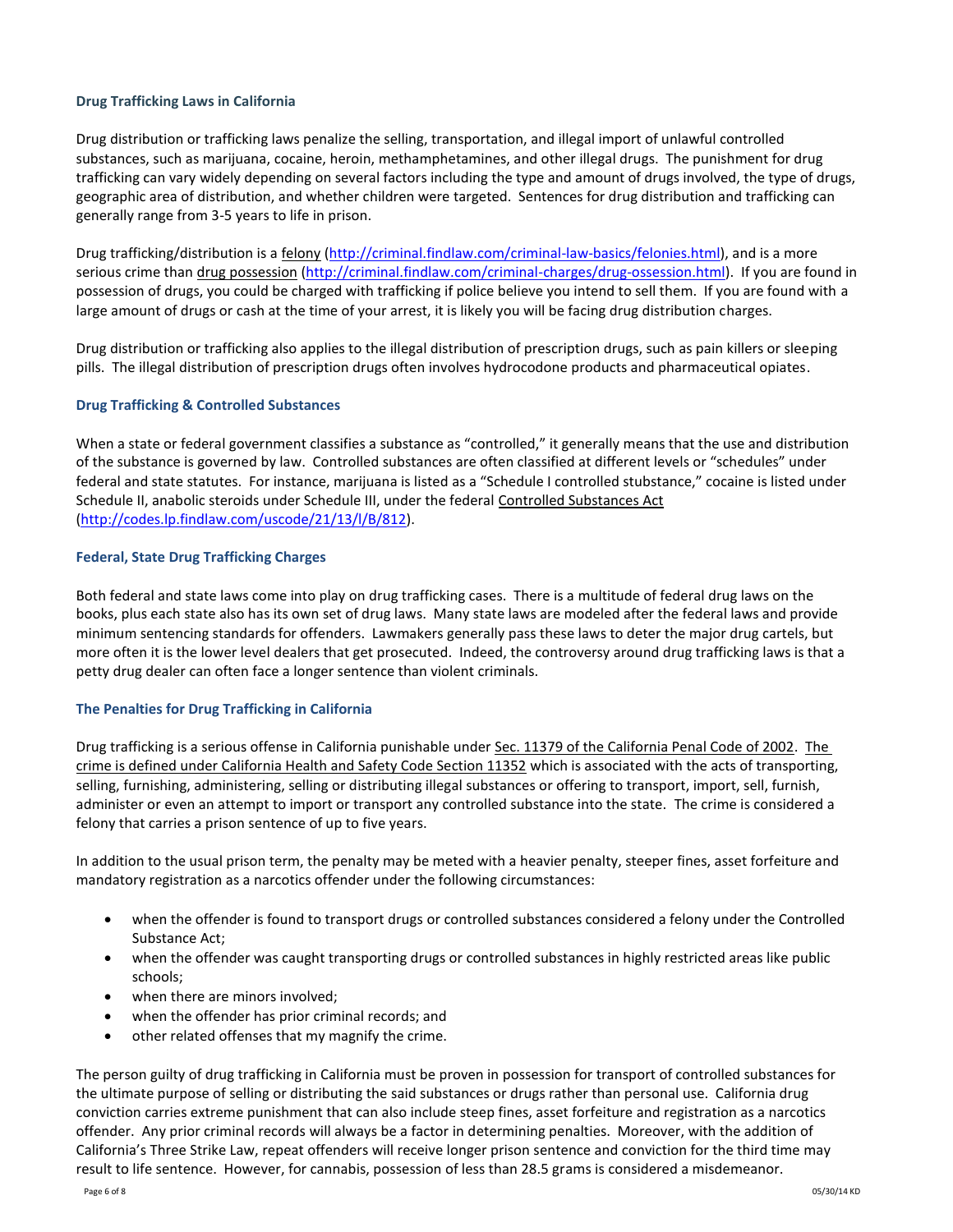#### **Rehabilitation:**

Western University of Health Sciences will reasonably accommodate any student who volunteers to enter an alcohol or drug rehabilitation program, provided the reasonable accommodation does not impose undue hardship on Western University of Health Sciences. Reasonable accommodation could include a Medical Leave of Absence. However, Western University of Health Sciences is not obligated to offer an accommodation for any student who has violated any University policy that in Western University of Health Sciences' sole discretion merits termination of the relationship before asking for assistance. Western University of Health Sciences' will take reasonable measures to safeguard the privacy of the student concerning enrollment in an alcohol or drug rehabilitation program. If student enters into a state approved rehabilitation program, he/she shall sign an agreement with Western University of Health Sciences, which will include the following:

- 1. Enroll in and complete a University approved rehabilitation program at the student's expense.
- 2. Execute the appropriate release of medical information forms to the University in order to monitor the compliance with the rehabilitation program.
- 3. Ensure the treatment facility provides the University with the necessary documentation to establish compliance.
- 4. Abstain from any illegal drug misconduct.
- 5. Acknowledge that any future violation of Western University of Health Sciences drug prohibitions shall result in immediate dismissal.
- 6. Failure to comply with any provision of the agreement shall result in immediate dismissal.

#### **Where can students go for help?**

Call the Employee Assistance Program (EAP) for Students through OptumHealth at (800) 234-5465. You may also visit OptumHealth's web site [www.liveandworkwell.com](http://www.liveandworkwell.com/) and click the "register" button. If you would like to enter the site anonymously, go to [www.liveandworkwell.com](http://www.liveandworkwell.com/) and click the "Click here to enter using only an Access Code" button on the right side. A field will appear and you can enter your Access Code, "westernu".

For urgent concerns, you may also call or meet with our on-site counselor:

**Anna Couch, MA, MFT** Phone: 909-469-8496 Pager: 626-932-2575

#### **Office Location and Hours**

Health Sciences Center (HSC), Room #107 Tuesday: 2:30 – 7:00 p.m. Wednesday and Thursday: 11:30 a.m. – 2:45 p.m. Friday:  $12:00 - 1:00$  p.m. May also be seen off campus by calling: 909-860-1541

#### **Drug Abuse & Addiction Information & Treatment Centers**

- OptumHealth's Employee Assistance Plan for Students: 1-800-234-5465
- Substance Abuse and Mental Health Services Administration: [http://findtreatment.samhsa.gov](http://findtreatment.samhsa.gov/) or 1-800-662-4357
- All US and Canada Alcoholics Anonymous (AA) Meetings: http://www.usrecovery.info/AA/
- All US and Canada Narcotics Anonymous (NA) Meetings: htt[p://www.usrecovery.info/NA/](http://www.usrecovery.info/AA/California.htm)